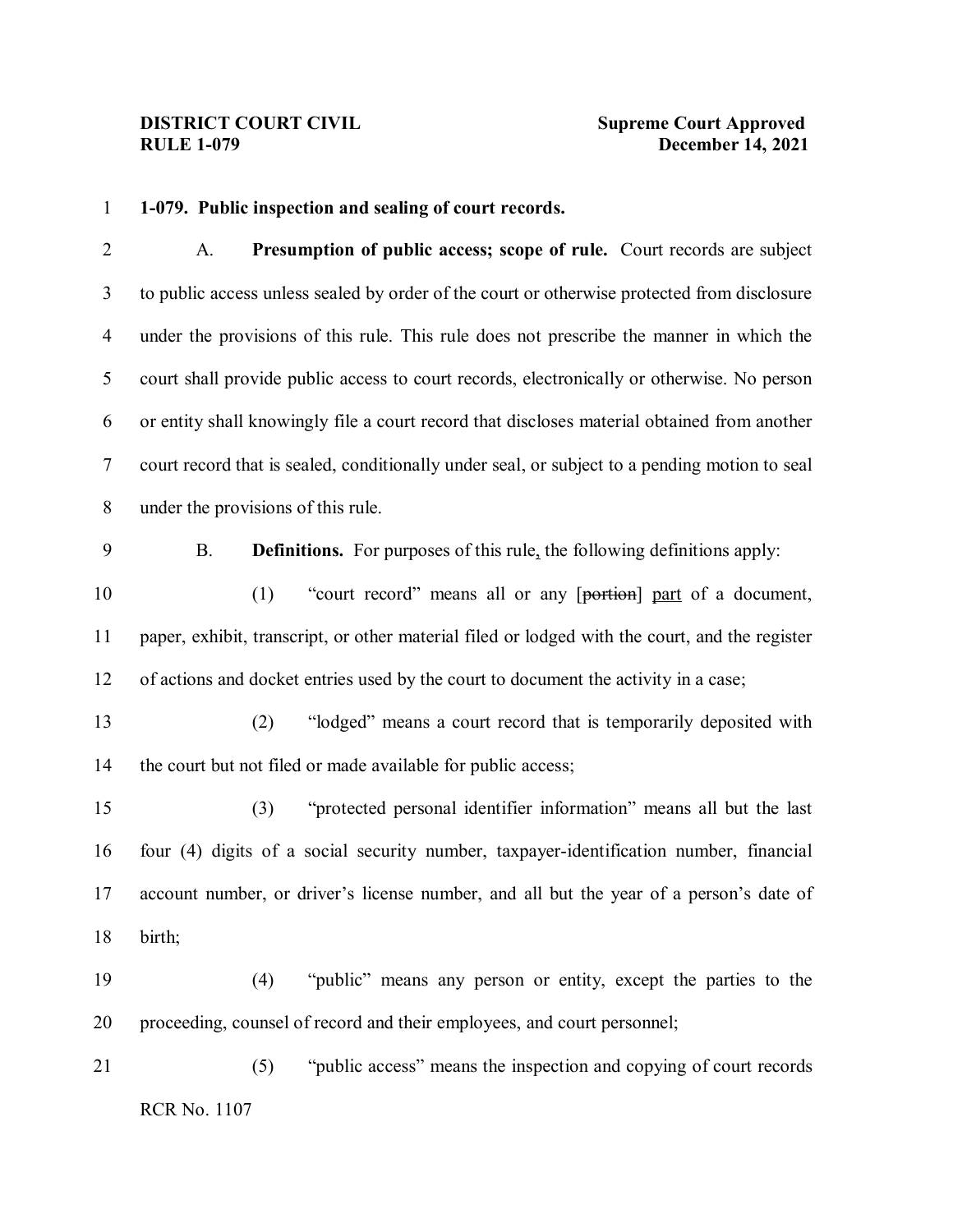by the public; and

2 (6) "sealed" means a court record for which public access is limited by order of the court or as required by Paragraphs C or D of this rule.

 C. [**Limitations**] **Limits on public access.** In addition to court records 5 protected [pursuant to] under Paragraphs D and E of this rule, all court records in the following proceedings are confidential and shall be automatically sealed without motion or order of the court:

 (1) proceedings commenced under the Adoption Act, Chapter 32A, Article 5 NMSA 1978. The automatic sealing provisions of this subparagraph shall not apply to persons and entities listed in [Subsection A of] Section 32A-5-8(A) NMSA 1978;

 (2) proceedings to detain a person commenced under Section 24-1-15 NMSA 1978;

 (3) proceedings for testing commenced under Section 24-2B-5.1 NMSA 1978;

 (4) proceedings commenced under the Adult Protective Services Act, Sections 27-7-14 to 27-7-31 NMSA 1978, subject to the firearm-related reporting requirements in Section 34-9-19 NMSA 1978;

(5) proceedings commenced under the Mental Health and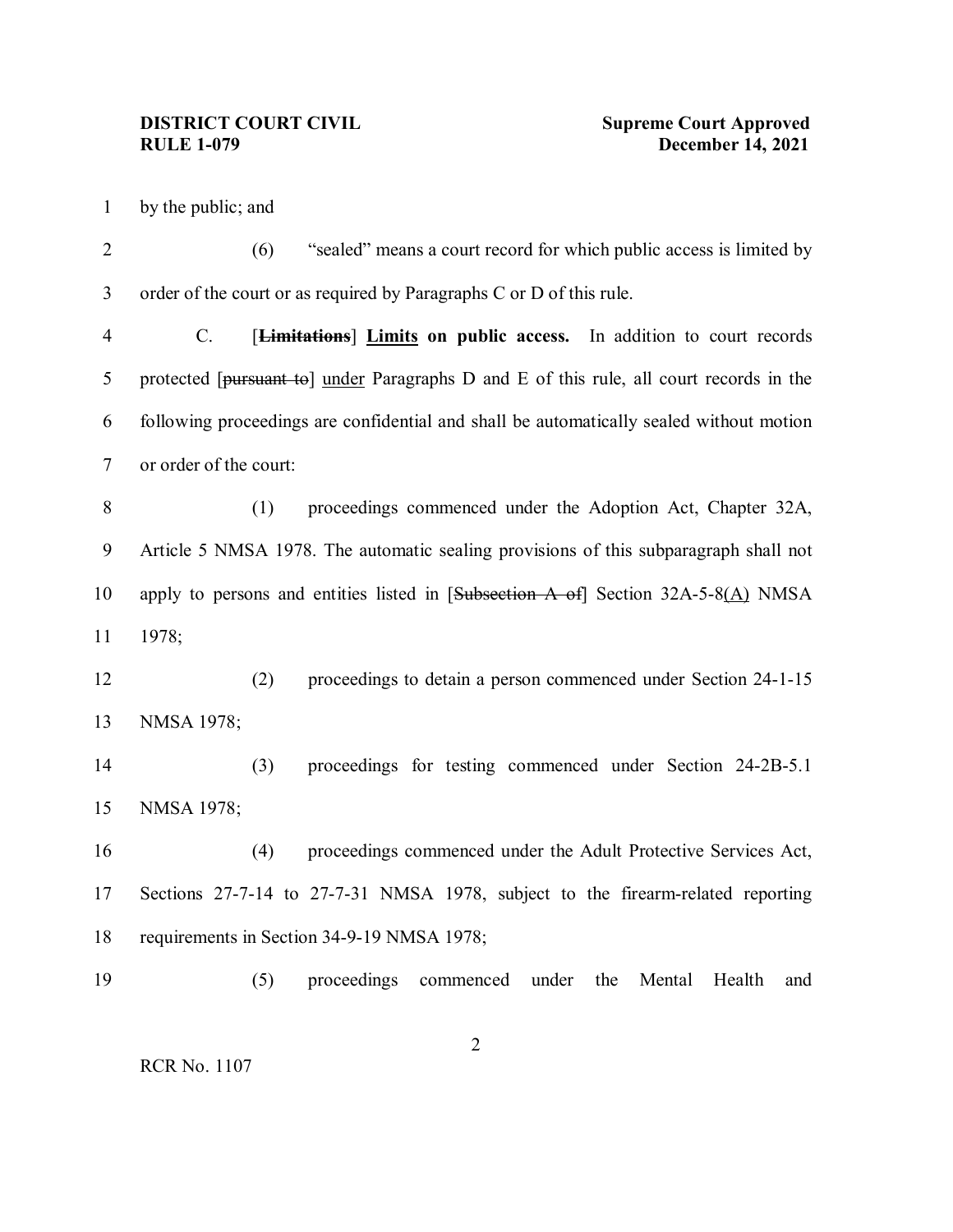# **DISTRICT COURT CIVIL<br>RULE 1-079**

| $\mathbf{1}$     | Developmental Disabilities Code, Chapter 43, Article 1 NMSA 1978, subject to the          |
|------------------|-------------------------------------------------------------------------------------------|
| $\overline{2}$   | disclosure requirements in Section 43-1-19 NMSA 1978 and the firearm-related reporting    |
| $\mathfrak{Z}$   | requirements in Section 34-9-19 NMSA 1978;                                                |
| $\overline{4}$   | (6)<br>wills deposited with the court [pursuant to] under Section 45-2-515                |
| 5                | NMSA 1978 that have not been submitted to informal or formal probate proceedings. The     |
| 6                | automatic sealing provisions of this subparagraph shall not apply to persons and entities |
| $\tau$           | listed in Section 45-2-515 NMSA 1978;                                                     |
| $8\,$            | proceedings commenced for the appointment of a person to serve<br>(7)                     |
| $\boldsymbol{9}$ | as guardian for an alleged incapacitated person under Chapter 45, Article 5, Part 3 NMSA  |
| 10               | 1978, as provided in Rule 1-079.1 NMRA;                                                   |
| 11               | (8)<br>proceedings commenced for the appointment of a conservator                         |
| 12               | under Chapter 45, Article 5, Part 4 NMSA 1978, as provided in Rule 1-079.1 NMRA;          |
| 13               | (9)<br>proceedings commenced to remove a firearm-related disability                       |
| 14               | under Section 34-9-19(D) NMSA 1978, subject to the firearm-related reporting              |
| 15               | requirements in Section 34-9-19 NMSA 1978; [and]                                          |
| 16               | (10)<br>proceedings commenced under the Assisted Outpatient Treatment                     |
| 17               | Act, Chapter 43, Article 1B NMSA 1978, subject to the disclosure requirements in          |
| 18               | Section 43-1B-14 NMSA 1978 and the firearm-related reporting requirements in Section      |
| 19               | 34-9-19 NMSA 1978[-]; and                                                                 |
| 20               | proceedings commenced under Section 29-3A-4 (Expungement of<br>(11)                       |
|                  |                                                                                           |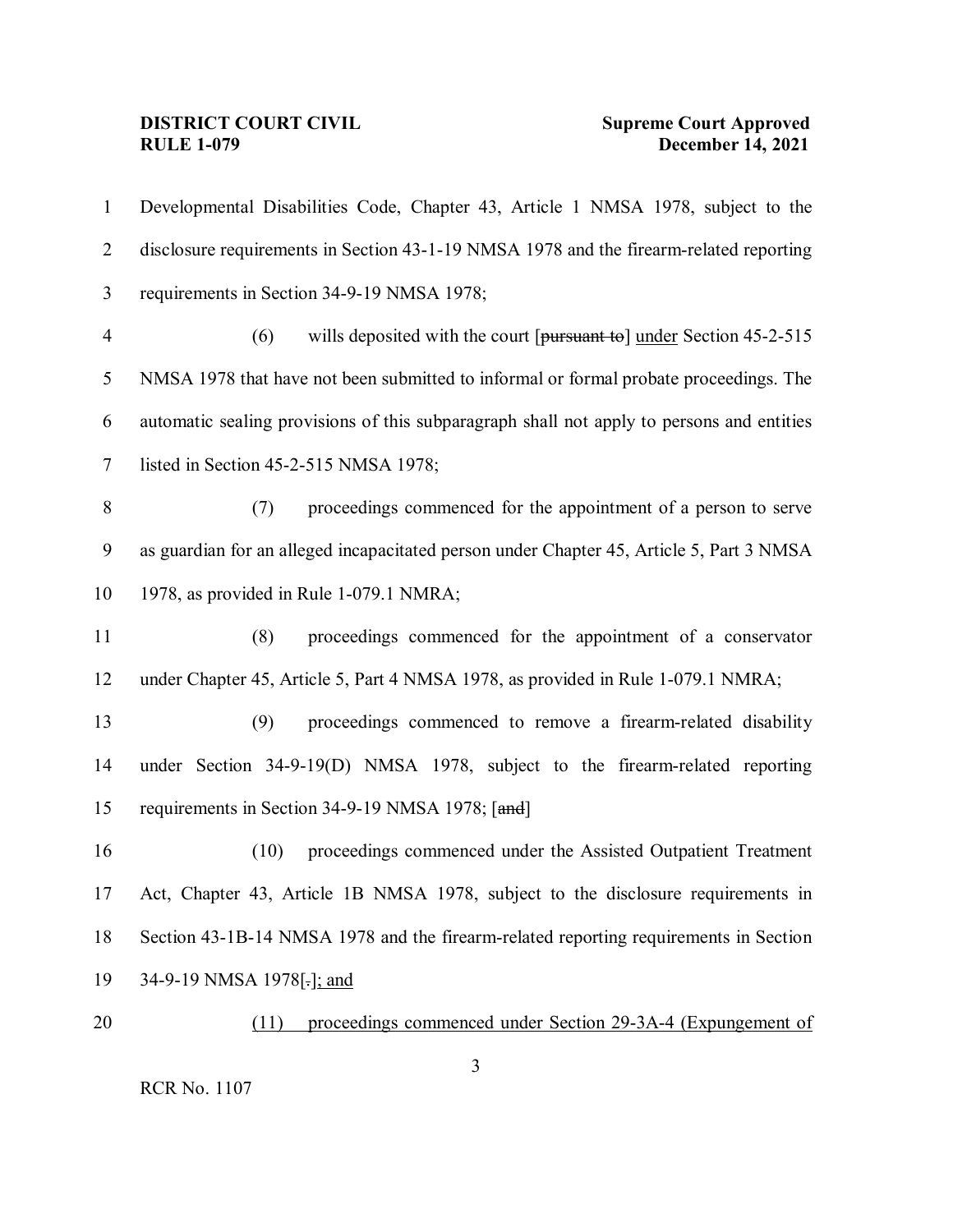records upon release without conviction) of the Criminal Record Expungement Act, Sections 29-3A-1 to -9 NMSA 1978.

 The provisions of this paragraph notwithstanding, the docket number and case type for the categories of cases listed in this paragraph shall not be sealed without a court order.

### D. **Protection of personal identifier information.**

 (1) The court and the parties shall avoid including protected personal identifier information in court records unless deemed necessary for the effective operation of the court's judicial function. If the court or a party deems it necessary to include protected personal identifier information in a court record, that is a non- sanctionable decision. Protected personal identifier information shall not be made 12 available on publicly accessible court  $[$ <del>web sites</del> $]$  websites. The court shall not publicly display protected personal identifier information in the courthouse. Any attorney or other person granted electronic access to court records containing protected personal identifier information shall be responsible for taking all reasonable precautions to ensure that the protected personal identifier information is not unlawfully disclosed by the attorney or other person or by anyone under the supervision of that attorney or other person. Failure to comply with the provisions of this subparagraph may subject the attorney or other person to sanctions or the initiation of disciplinary proceedings.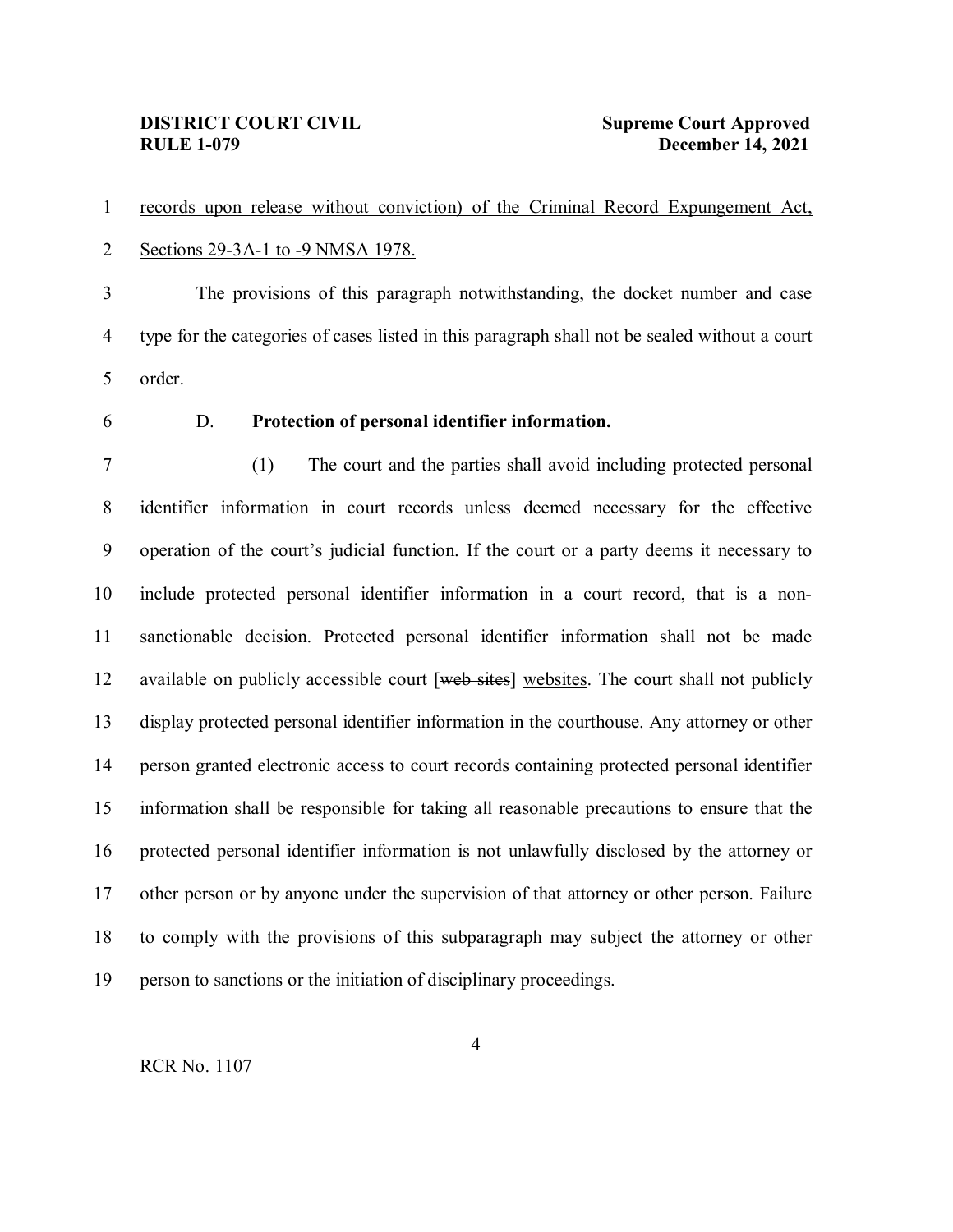(2) The court clerk is not required to review documents for compliance with this paragraph and shall not refuse for filing any document that does not comply with this paragraph. The court clerk is not required to screen court records released to the public to prevent disclosure of protected personal identifier information. (3) Any person requesting public access to court records shall provide the court with the person's name, address, and telephone number, along with a government-issued form of identification or other acceptable form of identification. E. **Motion to seal court records required. [**Except as] Unless provided in 9 Paragraphs C and D of this rule, no [portion] part of a court record shall be sealed except by court order. Any party or member of the public may file a motion for an order sealing the court record. [When] If applicable, the motion should identify any statute, regulation, rule, or other source of law that addresses access to court records in the particular type of proceeding. Any party or member of the public may file a response to the motion to seal. 14 The movant shall lodge the court record with the court [pursuant to] under Paragraph F when the motion is made, unless the court record was previously filed with the court or good cause exists for not lodging the court record [pursuant to] under Paragraph F. Pending the court's ruling on the motion, the lodged court record will be conditionally sealed. If necessary to prevent disclosure, any motion, response or reply, and any supporting documents, shall be filed in a redacted version that will be subject to public access and lodged in a complete, unredacted version that will remain conditionally sealed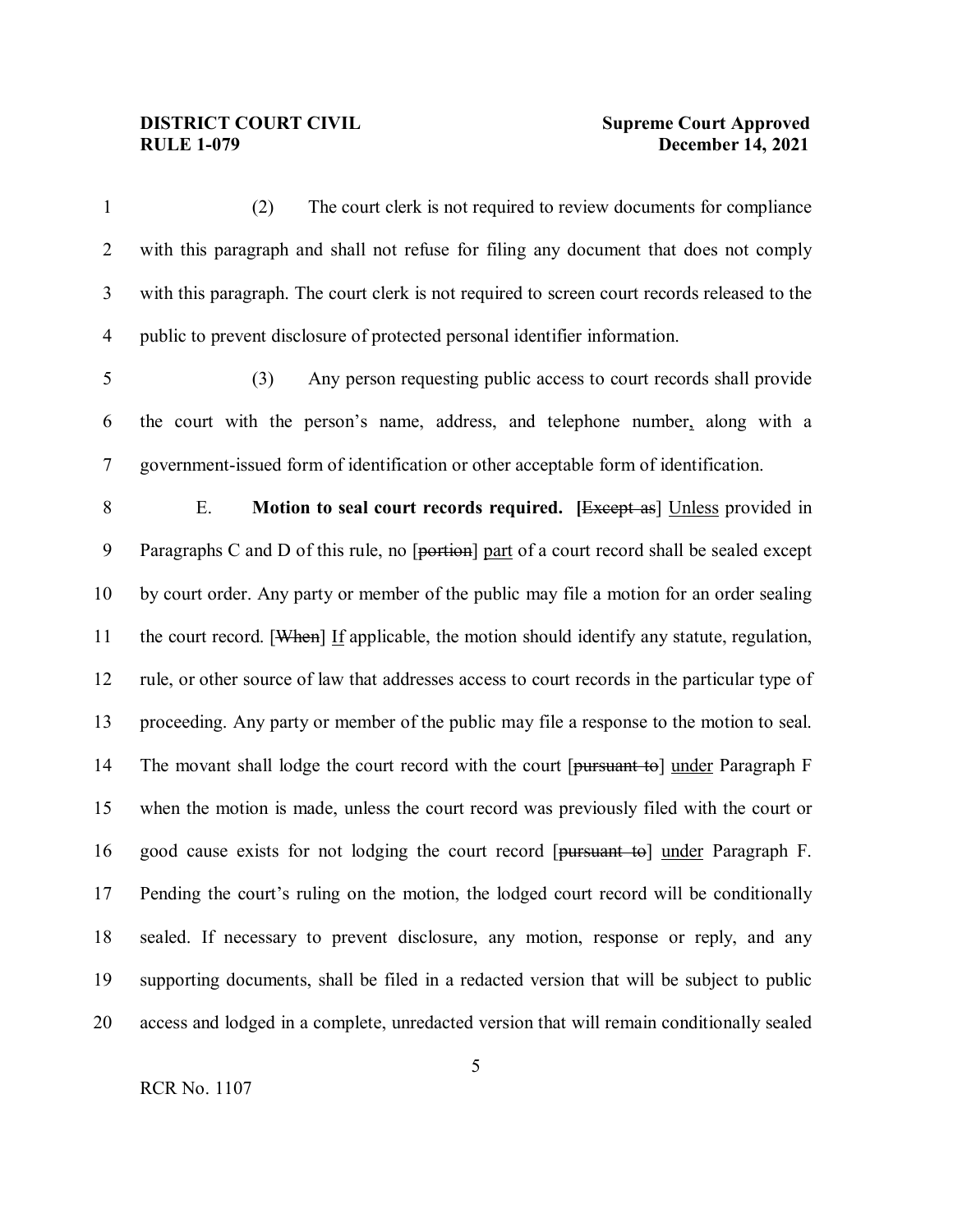pending the court's ruling on the motion. If the court denies the motion, the clerk shall return any lodged court records and shall not file them in the court file.

 F. **Procedure for lodging court records.** A court record that is the subject of a motion filed under Paragraph E of this rule shall be secured in an envelope or other appropriate container by the movant and lodged with the court unless the court record was previously filed with the court, or unless good cause exists for not lodging the court record. The movant shall label the envelope or container lodged with the court "CONDITIONALLY UNDER SEAL," and affix to the envelope or container a cover sheet that contains the information required under Rules 1-008.1 and 1-010 NMRA, and which states that the enclosed court record is subject to a motion to seal. On receipt of a lodged court record, the clerk shall endorse the cover sheet with the date of its receipt and shall retain, but not file, the court record unless the court orders it filed. If the court grants an order sealing a court record, the clerk shall substitute the label provided by the movant on the envelope or container with a label prominently stating "SEALED BY ORDER OF THE COURT ON (DATE)," and shall attach a file-stamped copy of the court's order. Unless otherwise ordered by the court, the date of the court order granting the motion shall be deemed the file date of the lodged court record.

### G. **Requirements for order to seal court records.**

(1) The court shall not permit a court record to be filed under seal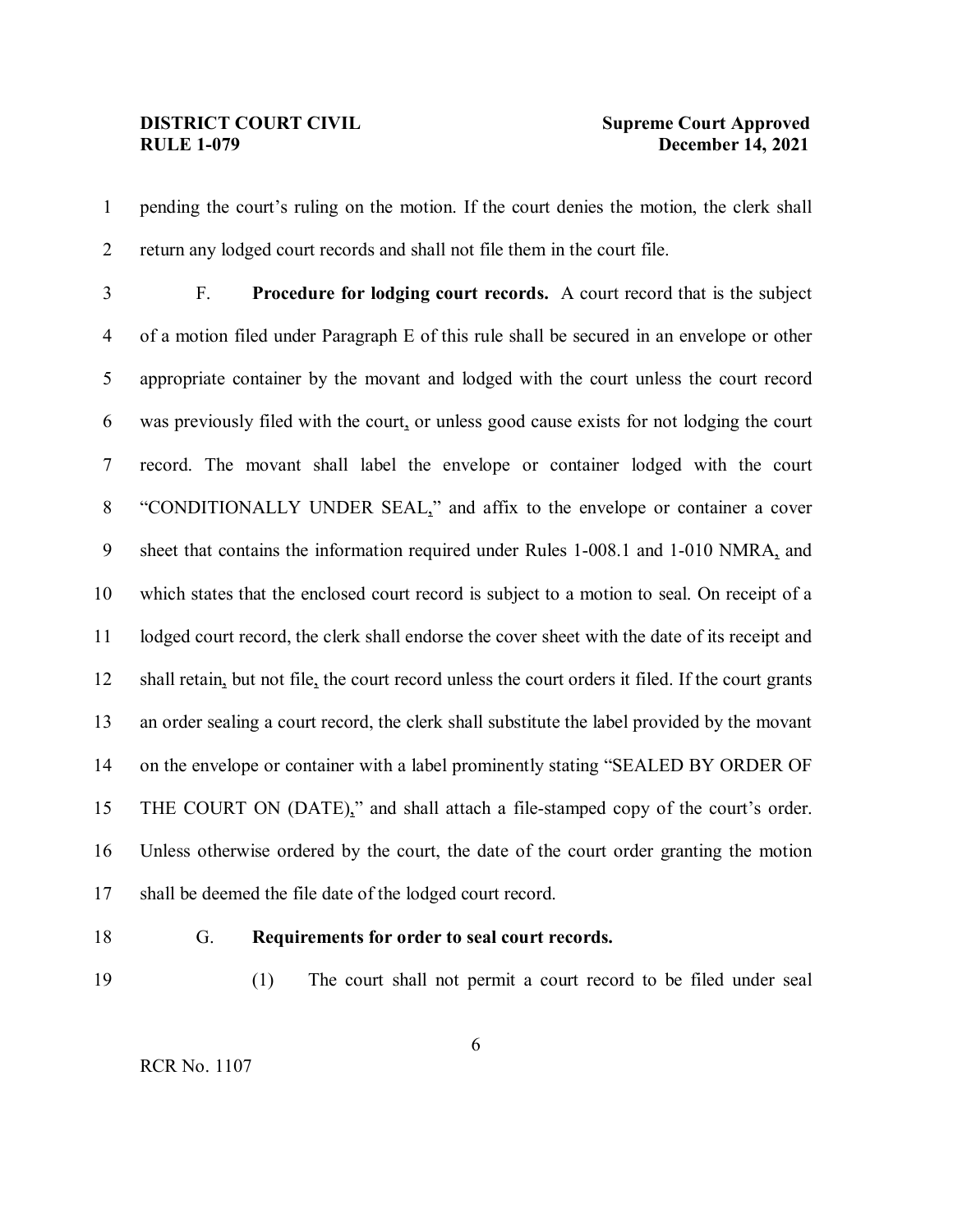# **DISTRICT COURT CIVIL<br>RULE 1-079**

# **Supreme Court Approved<br>December 14, 2021**

| $\mathbf{1}$   | based solely on the agreement or stipulation of the parties. The court may order that a      |     |                                                                                              |  |  |
|----------------|----------------------------------------------------------------------------------------------|-----|----------------------------------------------------------------------------------------------|--|--|
| 2              | court record be filed under seal only if the court by written order finds and states facts   |     |                                                                                              |  |  |
| 3              | that establish the following:                                                                |     |                                                                                              |  |  |
| $\overline{4}$ |                                                                                              | (a) | the existence of an overriding interest that overcomes the                                   |  |  |
| 5              | right of public access to the court record;                                                  |     |                                                                                              |  |  |
| 6              |                                                                                              | (b) | the overriding interest supports sealing the court record;                                   |  |  |
| 7              |                                                                                              | (c) | a substantial probability exists that the overriding interest                                |  |  |
| 8              | will be prejudiced if the court record is not sealed;                                        |     |                                                                                              |  |  |
| 9              |                                                                                              | (d) | the proposed sealing is narrowly tailored; and                                               |  |  |
| 10             |                                                                                              | (e) | no less restrictive means exist to achieve the overriding                                    |  |  |
| 11             | interest.                                                                                    |     |                                                                                              |  |  |
| 12             | (2)                                                                                          |     | The order shall require the sealing of only those documents, pages,                          |  |  |
| 13             | or [portions] parts of a court record that contain the material that needs to be sealed. All |     |                                                                                              |  |  |
| 14             |                                                                                              |     | other [portions] parts of each document or page shall be filed without [limitation] limit on |  |  |
| 15             |                                                                                              |     | public access. If necessary, the order may direct the movant to prepare a redacted version   |  |  |
| 16             |                                                                                              |     | of the sealed court record that will be made available for public access.                    |  |  |
| 17             |                                                                                              |     | (3) The order shall state whether the order itself, the register of                          |  |  |
| 18             |                                                                                              |     | actions, or individual docket entries are to be sealed.                                      |  |  |
| 19             | (4)                                                                                          |     | The order shall specify who is authorized to have access to the                              |  |  |
| 20             | sealed court record.                                                                         |     |                                                                                              |  |  |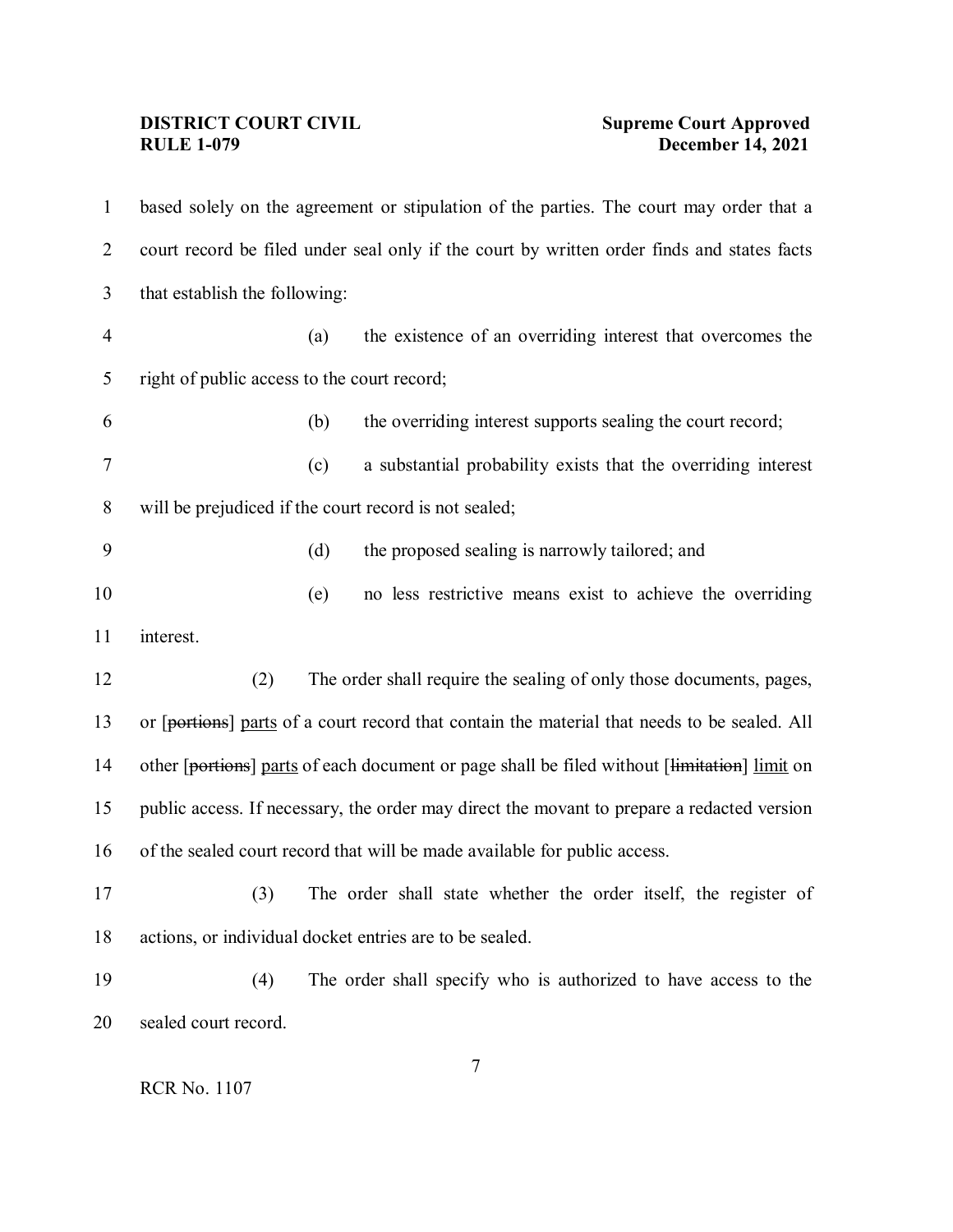1 (5) The order shall specify a date or event [upon] on which it expires or shall explicitly state that the order remains in effect until further order of the court. (6) The order shall specify any person or entity entitled to notice of any future motion to unseal the court record or modify the sealing order. H. **Sealed court records as part of record on appeal.** (1) Court records sealed in the magistrate, metropolitan, or municipal court, or records sealed in an agency proceeding in accordance with the law, that are filed in an appeal to the district court shall remain sealed in the district court. The district court judges and staff may have access to the sealed court records unless otherwise ordered by 10 the district court. Requests to unseal [such] the records or modify a sealing order entered in the magistrate, metropolitan, or municipal court shall be filed in the district court [pursuant to] under Paragraph I of this rule if the case is pending on appeal. (2) Court records sealed under the provisions of this rule that are filed in the appellate courts shall remain sealed in the appellate courts. The appellate court judges and staff may have access to the sealed court records unless otherwise ordered by the appellate court. I. **Motion to unseal court records.** 18 (1) A sealed court record shall not be unsealed except by court order or [pursuant to] under the terms of the sealing order itself. A party or member of the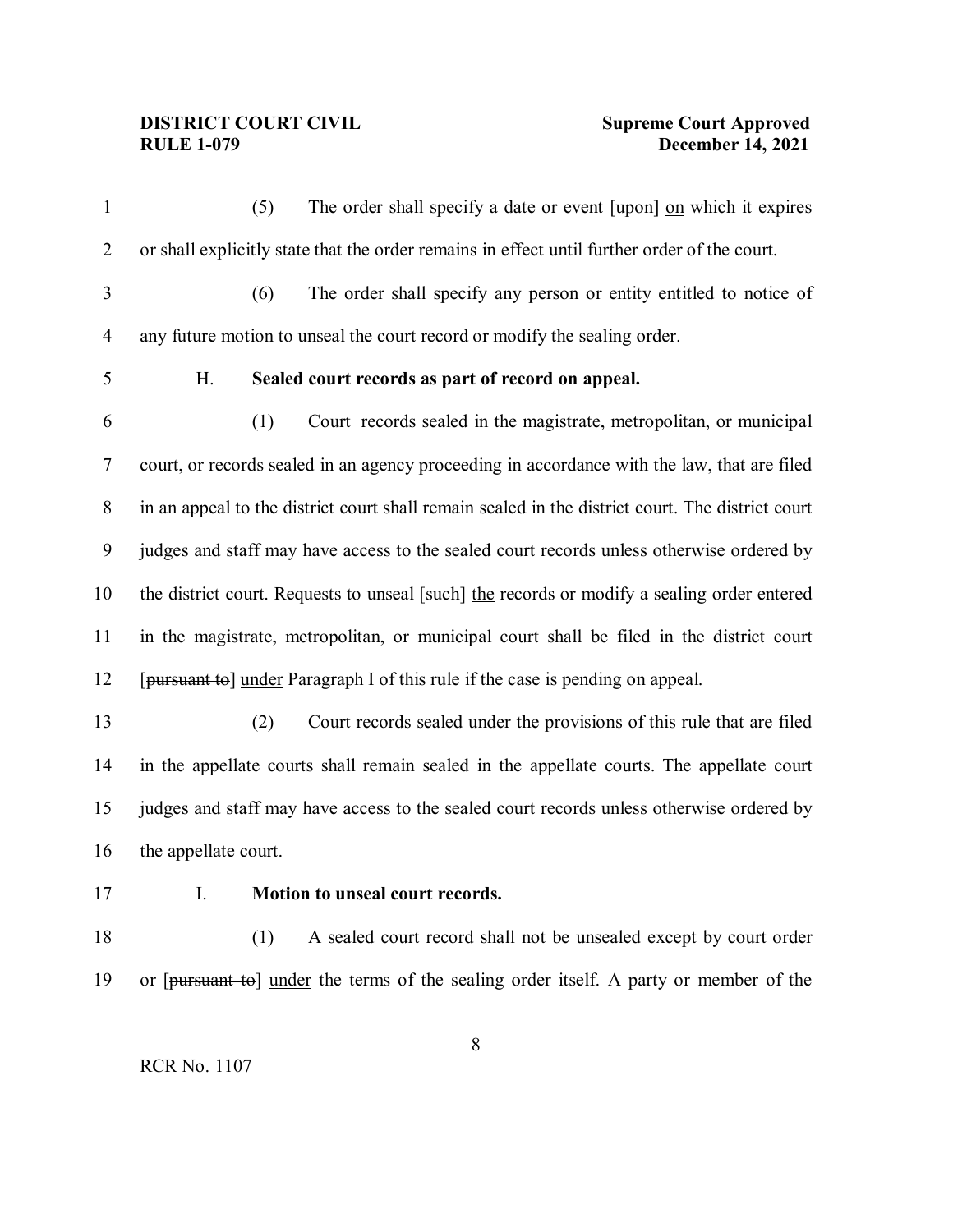1 public may move to unseal a sealed court record. [When] If applicable, the motion should identify any statute, regulation, rule, or other source of law that addresses access to court records in the particular type of proceeding. A copy of the motion to unseal shall be 4 served on all persons and entities who were identified in the sealing order [pursuant to] 5 under Subparagraph  $[(6)$  of Paragraph G  $(G)(6)$  for receipt of notice. If necessary to prevent disclosure, the motion, any response or reply, and supporting documents shall be filed in a redacted version and lodged in a complete and unredacted version. (2) In determining whether to unseal a court record, the court shall 9 consider the matters addressed in Subparagraph  $[(1)$  of Paragraph G $]$  (G)(1). If the court grants the motion to unseal a court record, the order shall state whether the court record is unsealed entirely or in part. If the court's order unseals only part of the court record, or 12 unseals the court record for only [as to] certain persons or entities, the order shall specify the particular court records that are unsealed, the particular persons or entities who may have access to the court record, or both. If, in addition to the court records in the envelope or container, the court has previously ordered the sealing order, the register of actions, or individual docket entries to be sealed, the unsealing order shall state whether those additional court records are unsealed.

 J. **Failure to comply with sealing order.** Any person or entity who 19 knowingly discloses any material obtained from a court record sealed or lodged [pursuant] to] under this rule may be held in contempt of court or subject to other sanctions as the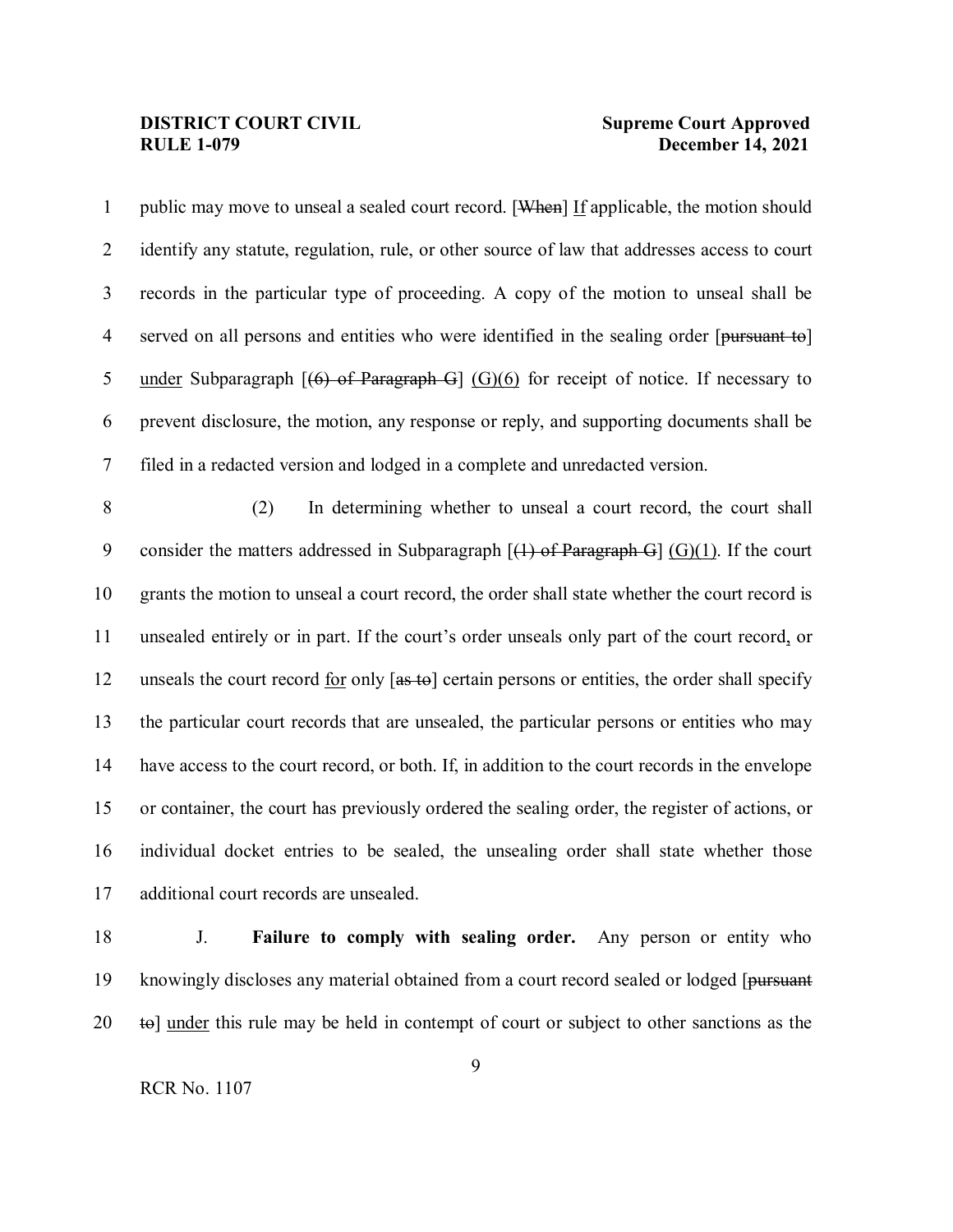court deems appropriate.

 [Adopted by Supreme Court Order No. 10-8300-004, for all court records filed on or after July 1, 2010; as amended by Supreme Court Order No. 10-8300-023 temporarily suspending Paragraph D for [90] ninety (90) days effective August 11, 2010; as amended by Supreme Court Order No. 10-8300-037, extending the temporary suspension of Paragraph D for an additional [90] ninety (90) days, effective November 10, 2010; as amended by Supreme Court Order No. 11-8300-006, effective for all court records filed, 8 lodged, publicly displayed in the courthouse, or posted on publicly accessible court [web] 9 sites] websites on or after February 7, 2011; as amended by Supreme Court Order No. 13-8300-017, effective for all cases pending or filed on or after December 31, 2013; as provisionally amended by Supreme Court Order No. 16-8300-003, effective for all cases pending or filed on or after May 18, 2016; as amended by Supreme Court Order No. 17- 8300-002, effective for all cases pending or filed on or after March 31, 2017; as amended by Supreme Court Order No. 18-8300-005, effective for all cases filed, or pending, but not adjudicated, on or after July 1, 2018, and for motions to seal or unseal filed in all cases on or after July 1, 2018; as provisionally amended by Supreme Court Order No. 21- 8300-033, effective for all cases pending or filed on or after January 28, 2021.]

 **Committee commentary.** — This rule recognizes the presumption that all documents filed in court are subject to public access. This rule does not address public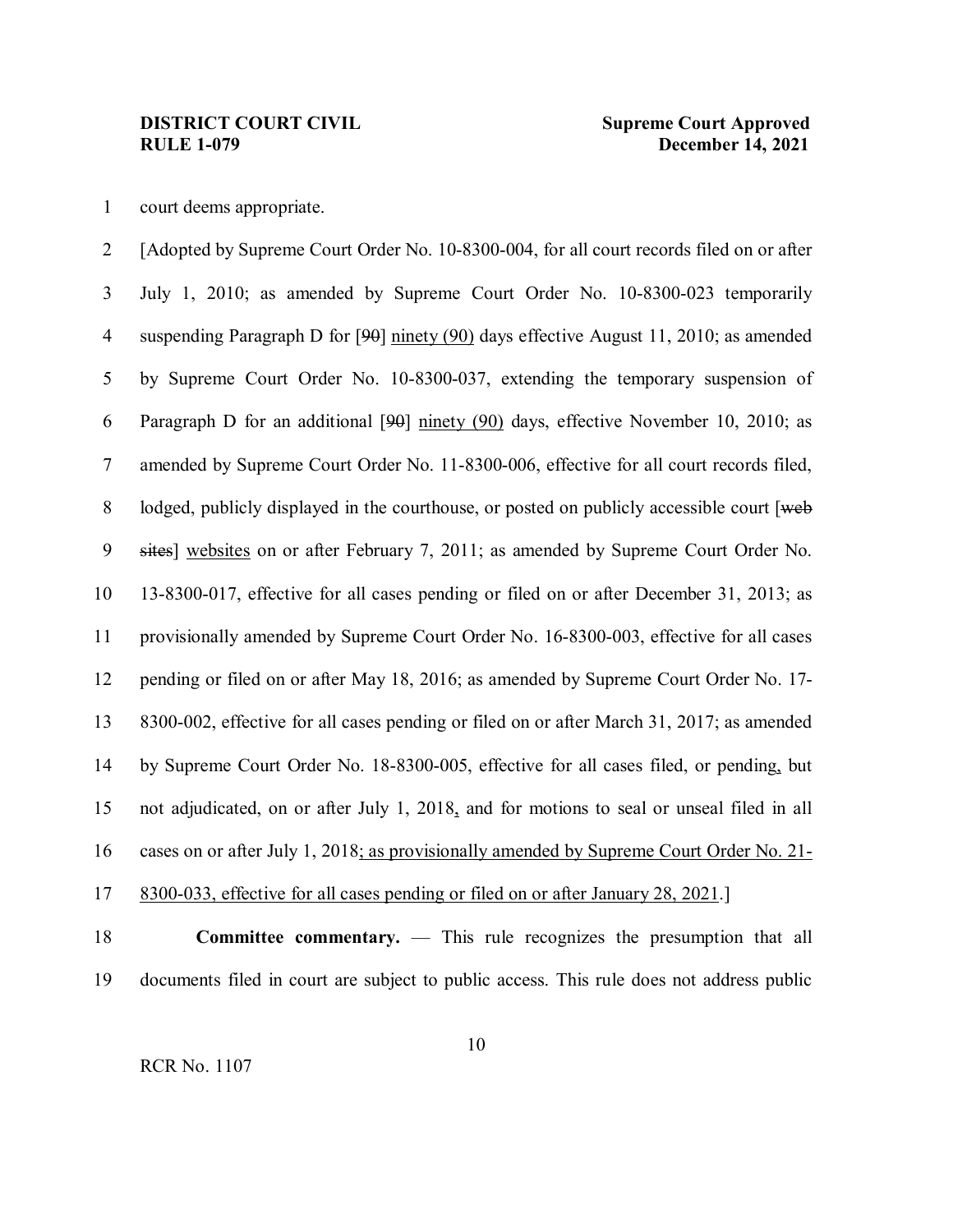access to other records in possession of the court that are not filed within the context of 2 litigation pending before the court, [such as] including personnel or administrative files. Nor does this rule address the manner in which a court must provide public access to court records.

 Although most court records are subject to public access, this rule recognizes that in some instances, public access to court records should be limited. However, this rule makes clear that no court record may be sealed simply by agreement of the parties to the 8 litigation. [And except as] Unless otherwise provided in this rule, public access to a court 9 record may not be limited without a written court order entered [in accordance with the 10 provisions of under this rule. Unless otherwise ordered by the court, any [limitations] limits on the public's right to access court records do not apply to the parties to the proceeding, counsel of record and their employees, and court personnel. While employees of a lawyer or law firm who is counsel of record may have access to sealed court records, the lawyer or law firm remains responsible for the conduct of their employees in this regard.

 Paragraph C of this rule recognizes that all court records within certain classes of cases should be automatically sealed without the need for a motion by the parties or court 18 order. Most of the classes of cases [identified] set forth in Paragraph C have been identified by statute as warranting confidentiality. However, this rule does not purport to 20 cede to the [legislature] Legislature the final decision on whether a particular type of case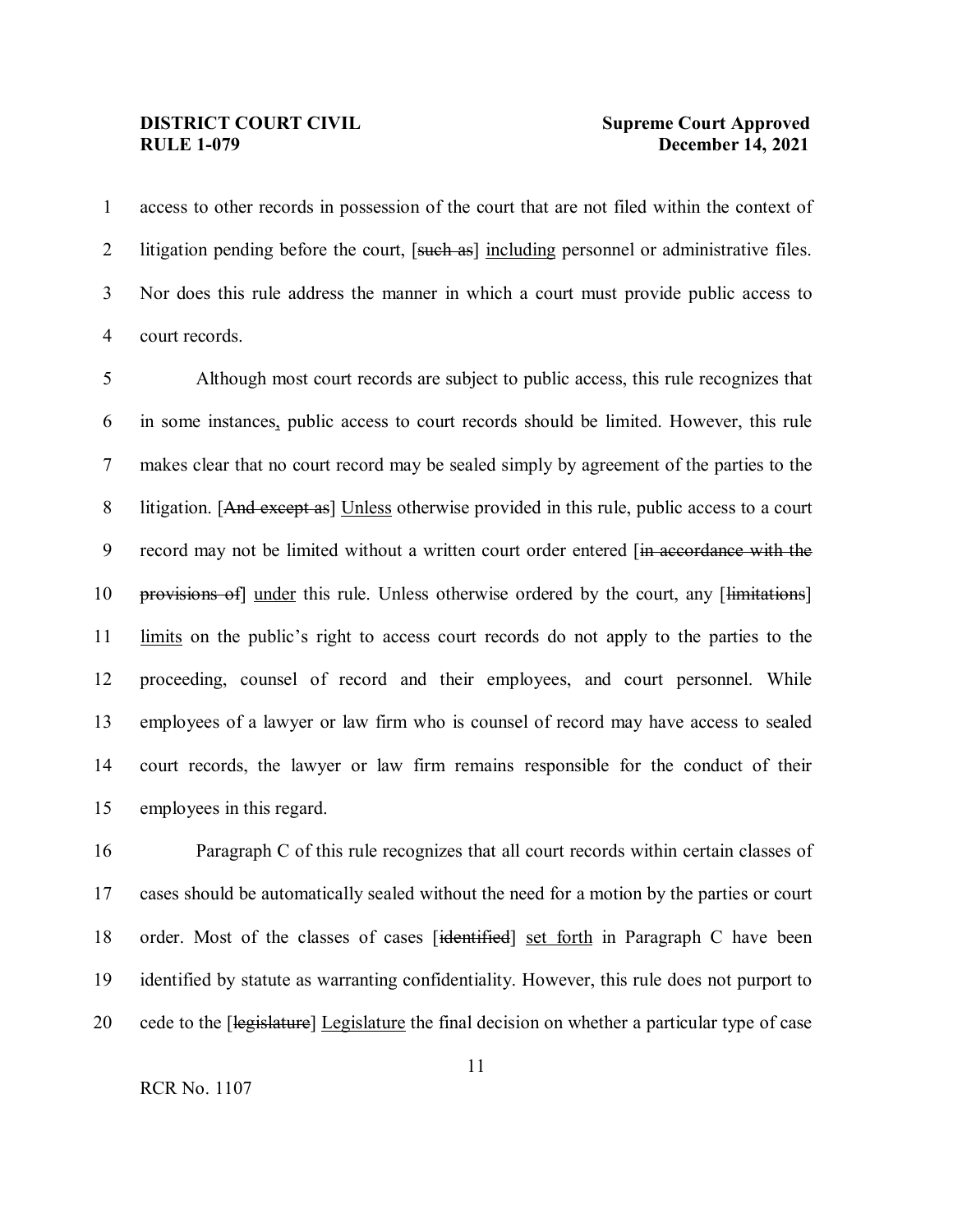or court record must be sealed. Paragraph C simply lists those classes of cases in which all court records shall be automatically sealed from the commencement of the proceedings without the need for a court order. Nonetheless, a motion to unseal some or all of the automatically sealed court records in a particular case still may be filed under Paragraph I of the rule.

 For some of the classes of cases identified in Paragraph C, automatic sealing is subject to other statutory disclosure or reporting requirements. For example, under 8 NMSA 1978, [Section] § 34-9-19 (2016), the [administrative office of the courts] 9 Administrative Office of the Courts (AOC) is required to [transmit] send to the [federal bureau of investigation's national instant criminal background check system] Federal Bureau of Investigation's National Instant Criminal Background Check System (NICS) information about a court order, judgment, or verdict [regarding] about each person who has been "adjudicated as a mental defective" or "committed to a mental institution" under federal law. Automatic sealing under Paragraph C, therefore, does not prevent the AOC from [transmitting such] sending the information to the NICS in the proceedings 16 described in Subparagraphs  $(C)(4)$ ,  $(5)$ ,  $[7)$  and  $(8)$ ]  $(9)$ , and  $(10)$ . A person who is the subject of the information compiled and reported by the AOC to NICS has a right to obtain and inspect that information. *See* NMSA 1978, § 34-9-19(K) (2016). Another example includes records sealed under Section 29-3A-4 (Expungement of records upon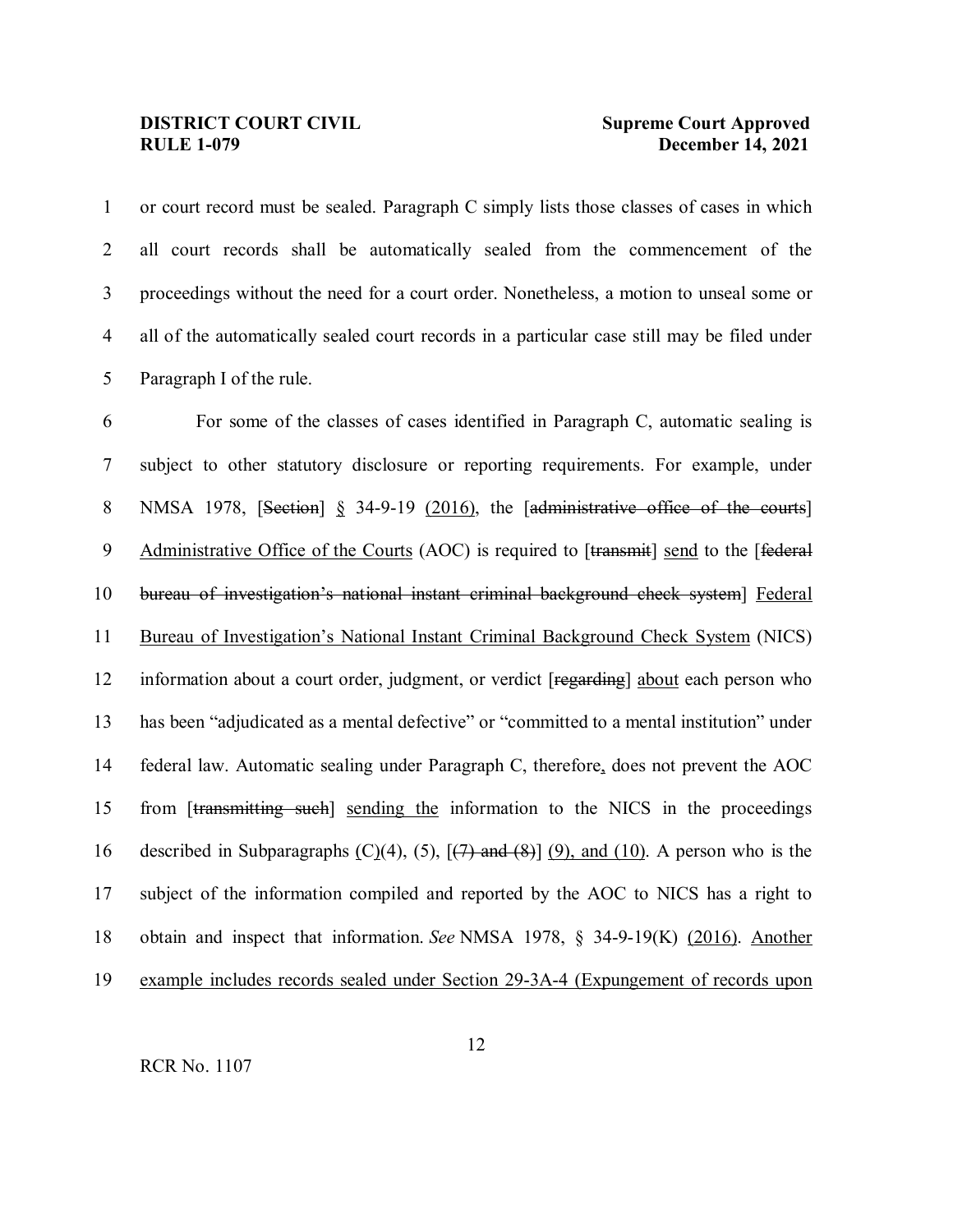| 1              | release without conviction) of the Criminal Record Expungement Act, NMSA 1978, §§            |
|----------------|----------------------------------------------------------------------------------------------|
| $\overline{2}$ | 29-3A-1 to -9 (2019, as amended through 2021), which will be available to law                |
| 3              | enforcement and courts if a person is charged with a future crime. See NMSA 1978, § 29-      |
| $\overline{4}$ | $3A-2(C)(2)$ (2019). These records will also be released in connection with any              |
| $\mathfrak{S}$ | application for or query regarding qualification for employment or association with any      |
| 6              | financial institution regulated by the Financial Industry Regulatory Authority or the        |
| $\tau$         | Securities and Exchange Commission. See NMSA 1978, § 29-3A-7 (2019).                         |
| $\,8\,$        | Aside from entire categories of cases that may warrant [limitations] limits on               |
| 9              | public access, numerous statutes also identify particular types of documents and             |
| 10             | information as confidential or otherwise subject to [limitations] limits on disclosure. See, |
| 11             | e.g., [Section 7-1-4.2(H)] NMSA 1978, $\S$ 7-1-4.2(H) (2017) (providing for confidentiality  |
| 12             | of taxpayer information); [Section $14-6-1(A)$ NMSA 1978, § 14-6-1(A) (1977)                 |
| 13             | (providing for confidentiality of patient health information); [Section 24-1-9.5 NMSA        |
| 14             | 1978 (limiting disclosure of test results for sexually transmitted diseases); Section 29-10- |
| 15             | 4] NMSA 1978, § 29-10-4 (1993) (providing for confidentiality of certain arrest record       |
| 16             | information); [Section 29-12A-4] NMSA 1978, § 29-12A-4 (2003) (limiting disclosure of        |
| 17             | local crime stoppers program information); [Section 29-16-8] NMSA 1978, § 29-16-8            |
| 18             | (2006) (providing for confidentiality of DNA information); [Section 31-25-3] NMSA            |
| 19             | 1978, § 31-25-3 (1987) (providing for confidentiality of certain communications between      |
| 20             | victim and victim counselor); [Section 40-8-2] NMSA 1978, § 40-8-2 (2001) (providing         |
|                |                                                                                              |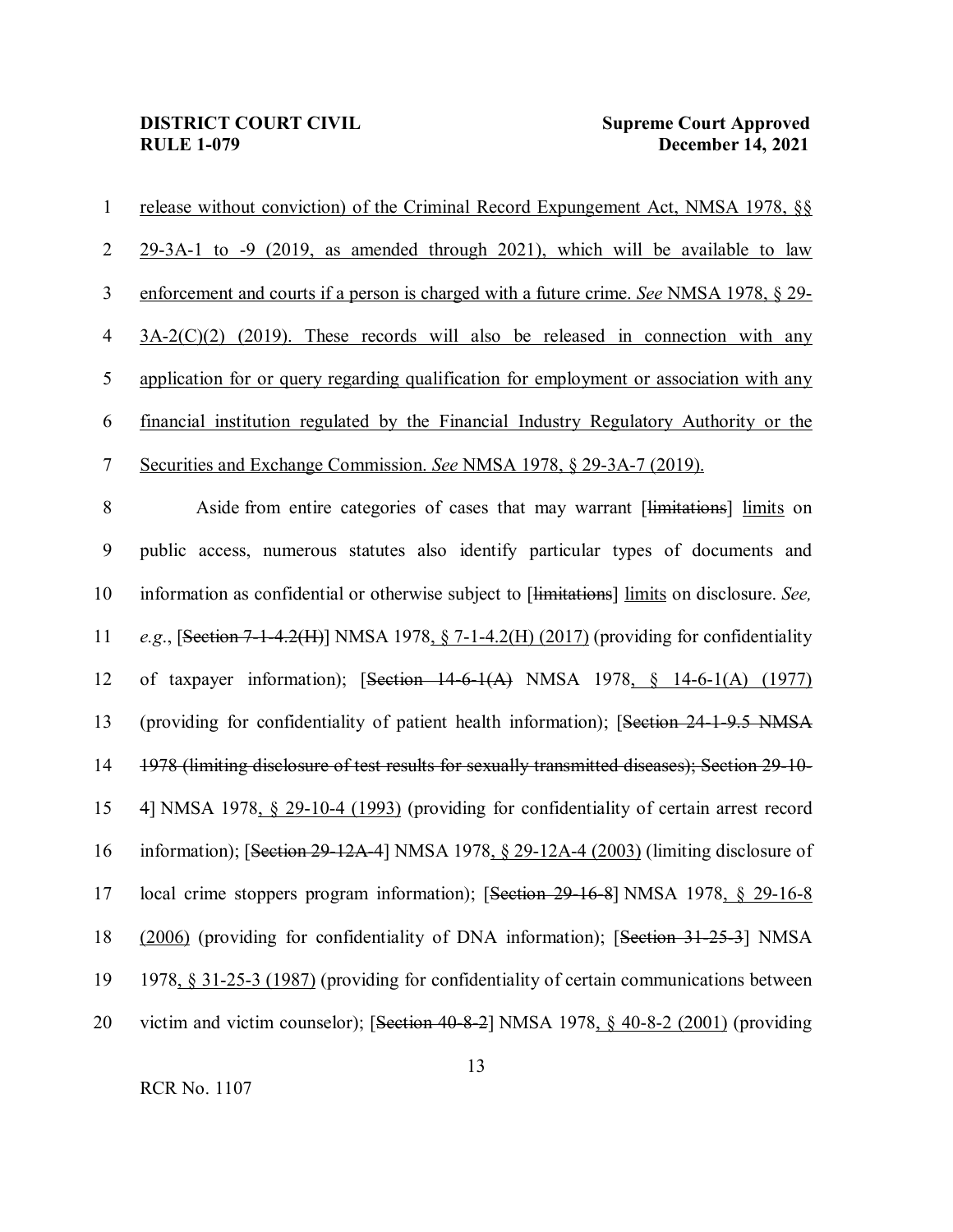## **DISTRICT COURT CIVIL**<br>**RULE 1-079 December 14, 2021**

 for sealing of certain name change records); [Section 40-6A-312] NMSA 1978, § 40-6A-2 312 (2005) (providing for [<del>limitations</del>] limits on disclosure of certain information during proceedings under the Uniform Interstate Family Support Act); [Section 40-10A- 209] NMSA 1978, § 40-10A-209 (2001) (providing for [limitations] limits on disclosure of certain information during proceedings under the Uniform Child-Custody Jurisdiction and Enforcement Act); [Section 40-13-7.1] NMSA 1978, § 40-13-7.1 (2005) (providing for confidentiality of certain information obtained by medical personnel during treatment for domestic abuse); [Section 40-13-12] NMSA 1978, § 40-13-12 (2008) (providing for limits on internet disclosure of certain information in domestic violence cases); [Section 44-7A-18] NMSA 1978, § 44-7A-18 (2001) (providing for [limitations] limits on disclosure of certain information under the Uniform Arbitration Act). However, 12 Paragraph C does not contemplate the automatic sealing of [such] these items. Instead, if a party believes a particular statutory provision warrants sealing a particular court record, 14 the party may file a motion to seal under Paragraph E of this rule. [And any] Any statutory confidentiality provision notwithstanding, the court must still engage in the 16 balancing test set forth in Subparagraph  $[(1)$  of Paragraph G]  $(G)(1)$  of this rule before deciding whether to seal any particular court record. When determining whether a motion to seal should be granted, the court should consider any statute, regulation, rule, or other source of law that addresses access to court records in the particular type of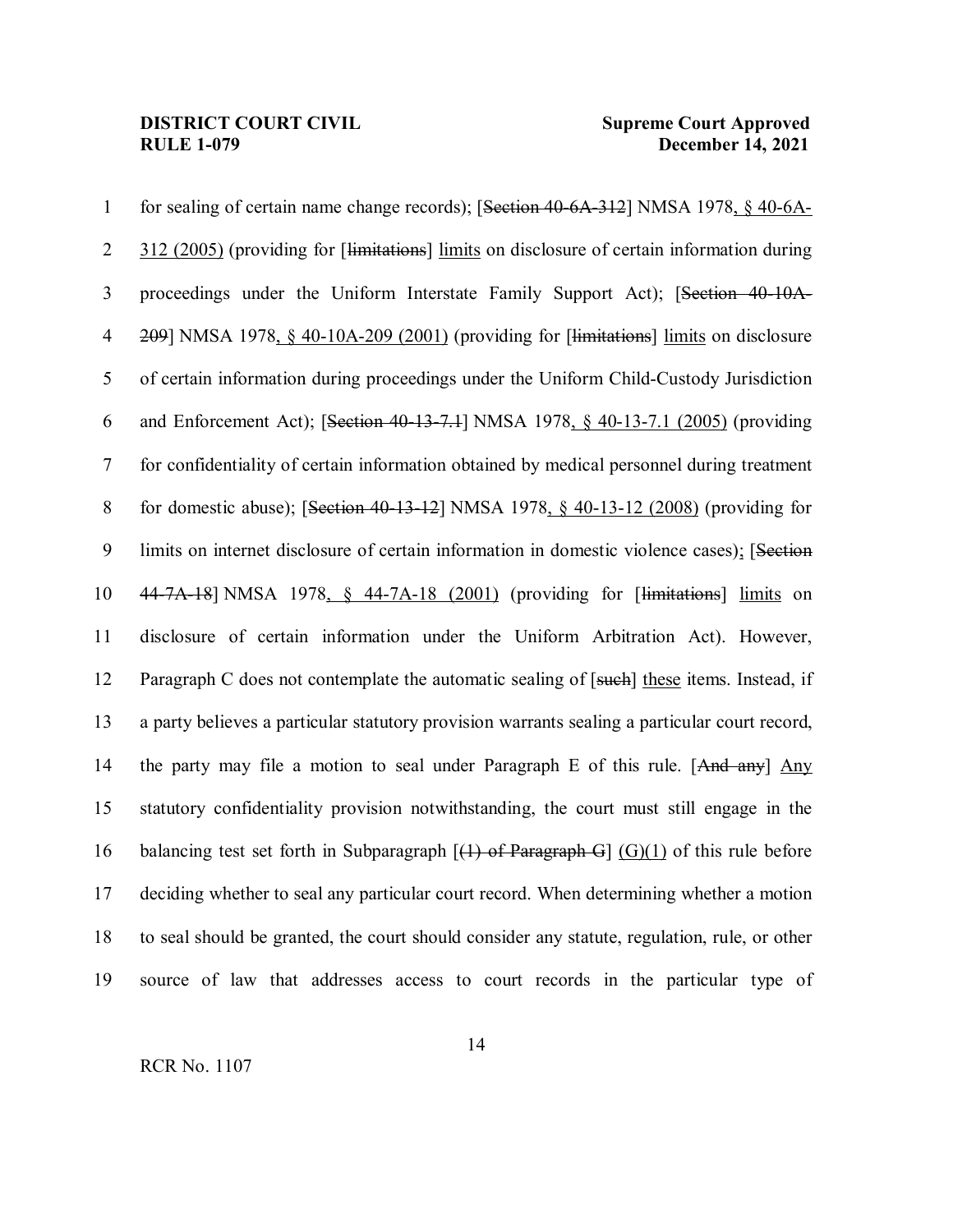proceeding. *See, e.g*., NMSA 1978, §§ 45-5-303(J), 45-5-407(M) (2019) (providing that a 2 court may seal the record in a guardianship or conservatorship proceeding  $[\text{up}-\text{up}-\text{up}$  on motion of the alleged incapacitated person, individual subject to guardianship or conservatorship, or parent or guardian of a minor subject to conservatorship after the petition has been dismissed or the guardianship or conservatorship has been terminated).

 Paragraph D of this rule recognizes that certain personal identifier information often included within court records may pose the risk of identity theft and other misuse. Accordingly, Paragraph D discourages the inclusion of protected personal identifier information in a court record unless the court or a party deems its inclusion necessary for the effective operation of the court's judicial function. Although the decision to include protected personal identifier information in the court record is a non-sanctionable decision, the rule nonetheless prohibits public access to protected personal identifier 13 information on court [web sites] websites and also prohibits the court from publicly 14 displaying protected personal identifier information in the courthouse, which [would include] includes docket call sheets, court calendars, or similar material intended for public viewing.

 The court need not review individual documents filed with the court to ensure compliance with this requirement, and the clerk may not refuse to accept for filing any document that does not comply with the requirements of Paragraph D. Moreover, the clerk is not required to screen court records released to the public to prevent the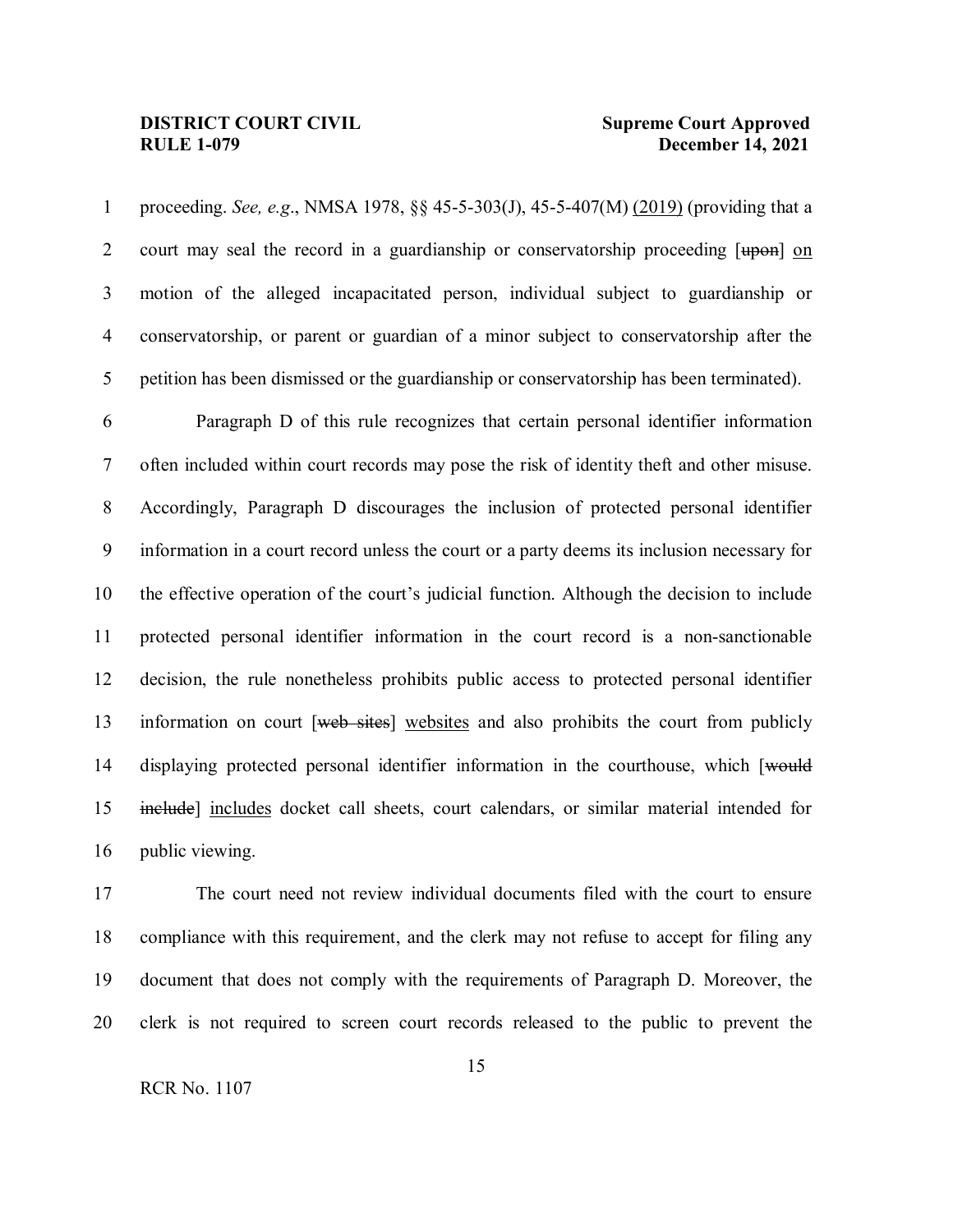disclosure of protected personal identifier information. However, anyone requesting public access to court records shall provide the court with his or her name, address, and telephone number, along with a government-issued form of identification or other acceptable form of identification. The court may also consider maintaining a log of this information.

 Paragraphs E and F set forth the procedure for requesting the sealing of a court record. Any person or entity may file a motion to seal a court record, and all parties to the action in which the court record was filed, or is to be filed, must be served with a copy of the motion. Any person or entity may file a response to the motion to seal the court record, but, if the person or entity filing the response is not a party to the underlying litigation, that person or entity does not become a party to the proceedings for any other purpose.

 Ordinarily, the party seeking to seal a court record must lodge it with the court at 14 the time [that] the motion is filed. A lodged court record is only temporarily deposited with the court, pending the court's ruling on the motion. Accordingly, a lodged court record is not filed by the clerk and remains conditionally sealed until the court rules on the motion. To protect the lodged court record from disclosure, pending the court's ruling 18 on the motion, the movant [is required to] must enclose the lodged court record in an envelope or other appropriate container, and must attach a cover sheet to the envelope or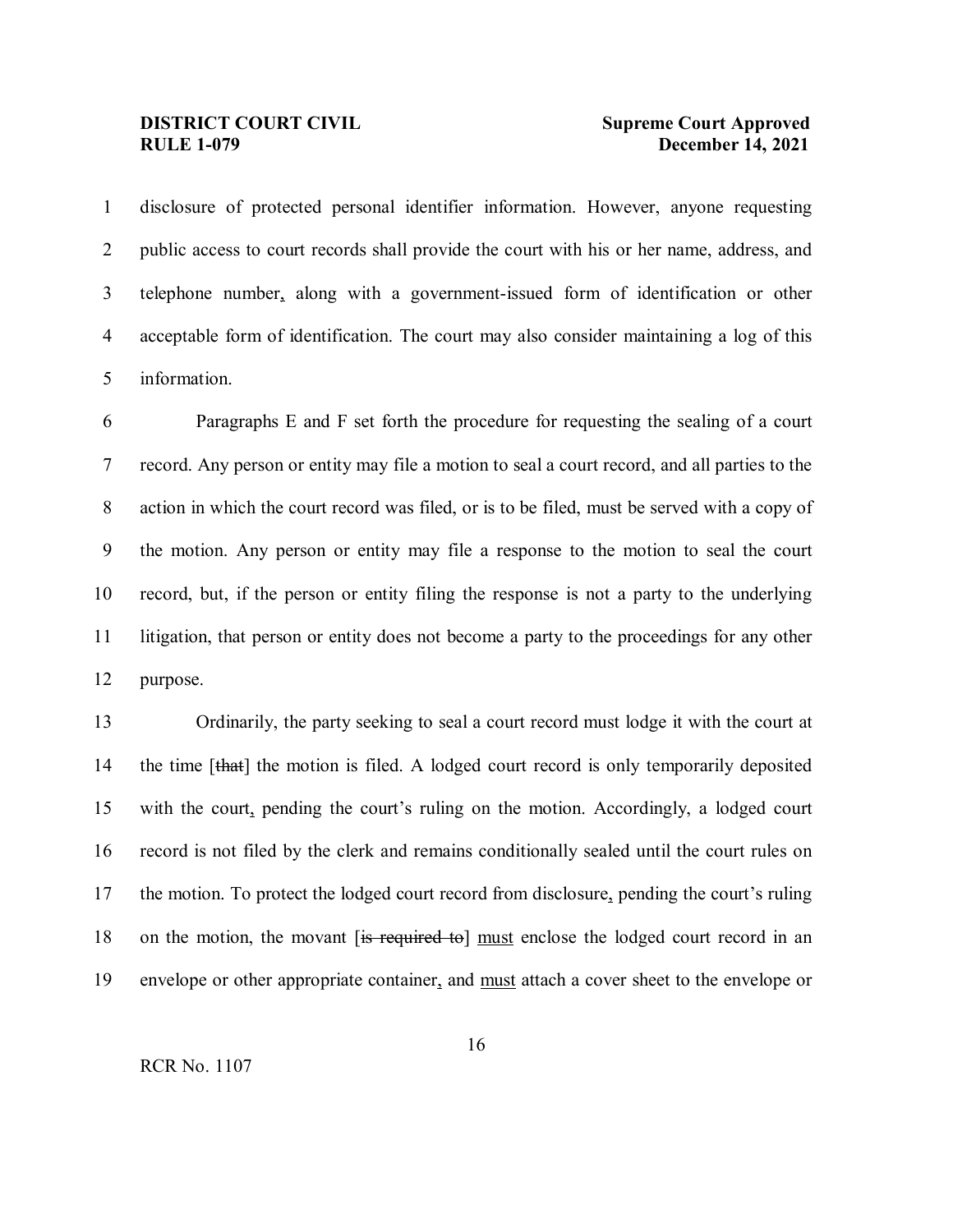container that includes the case caption, notes that the enclosed court record is the subject of a pending motion to seal, and is clearly labeled "conditionally under seal." If necessary to prevent disclosure pending the court's ruling, the motion, any response or reply, and other supporting documents should either be lodged with the court as well, or filed in 5 redacted and unredacted versions, so [that] the court may permit public access to the redacted pleadings until the court rules on the motion.

 Although a lodged court record is not officially filed with the court, unless and until the motion to seal is granted, the clerk need not keep lodged court records in a physically separate location from the rest of the court file. In this regard, the rule does not purport to require the clerk to maintain lodged court records in any particular manner or location. As long as the lodged record is protected from public disclosure, each court retains the discretion to decide for itself how it will store lodged court records, and this rule anticipates that most courts will choose to store and protect lodged and sealed court records in the same way that those courts have traditionally stored and protected sealed and conditionally sealed court records filed with the court before the adoption of this rule.

 When docketing a motion to seal, the clerk's docket entry should be part of the publicly available register of actions, and should reflect that a motion to seal was filed, the date of filing, and the name of the person or entity filing the motion. However, any docket entries related to the motion to seal should avoid including detail that would disclose the substance of the conditionally sealed material before the court has ruled. If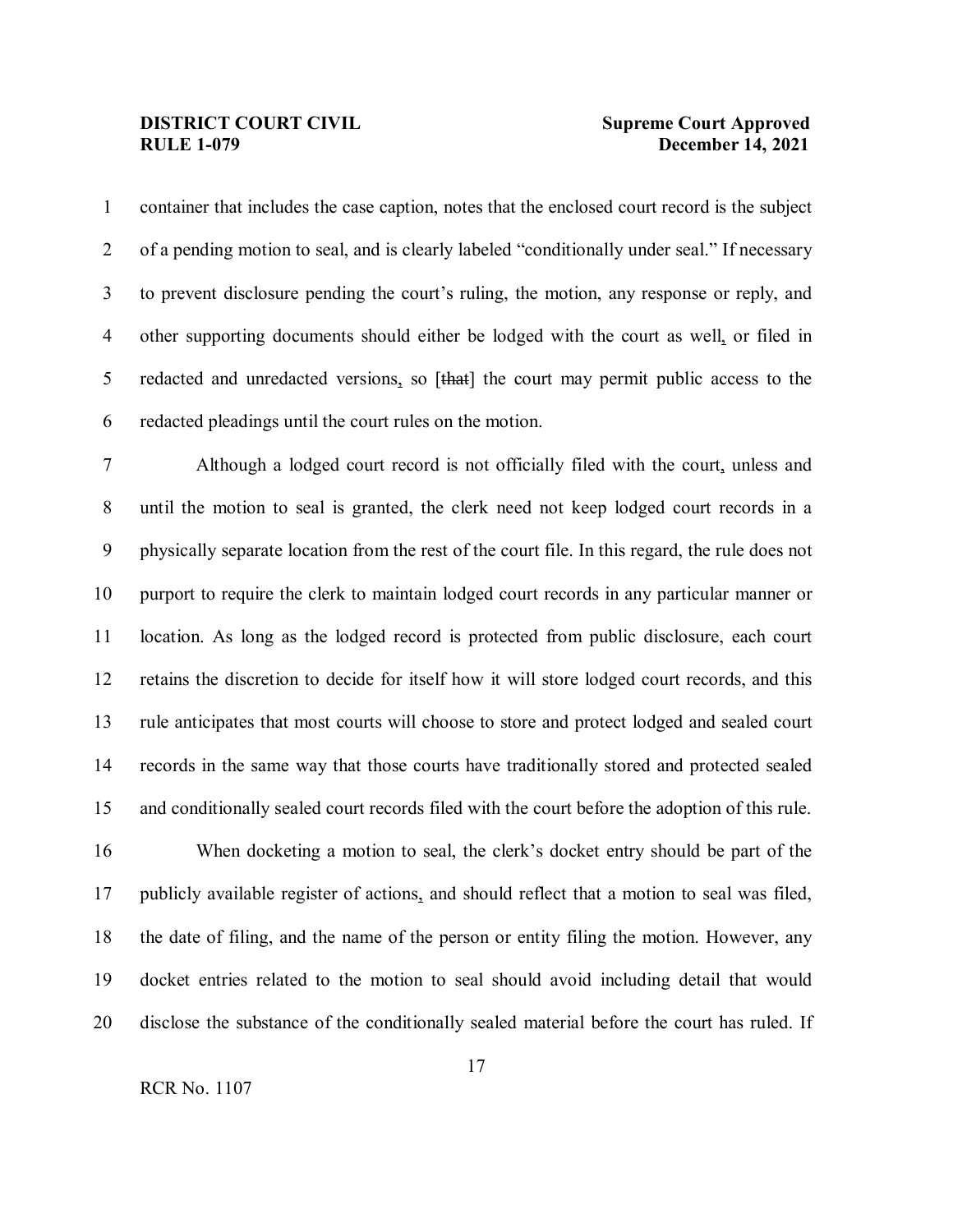necessary to prevent disclosure, in rare cases, a court order granting a motion to seal may provide for the sealing of previous or future docket entries related to the sealed court records [provided that] if the court's register of actions contains, at a minimum, a docket entry containing the docket number, an alias docket entry or case name, such as Sealed Pleading or In the Matter of a Sealed Case, and an entry indicating that the pleading or case has been sealed so that anyone inspecting the court's docket will know of its existence.

 If the court denies the motion to seal, the clerk will return the lodged court record 9 to the party $\left[\frac{1}{2}\right]$ ; it will not become part of the case file, and will, therefore, not be subject to public access. However, even if the court denies the motion, the movant still may decide to file the previously lodged court record, but it then will be subject to public access. If the court grants the motion to seal, it must enter an order in accordance with the requirements of Paragraph G. The order must state the facts supporting the court's decision to seal the court record and must identify an overriding interest that overcomes the public's right to public access to the court record and that supports the need for sealing. The rule itself does not identify what would constitute an overriding interest, but anticipates that what constitutes an overriding interest will depend on the facts of the case and will be developed through case law on a case by case basis. The rule further provides that the sealing of the court record must be narrowly tailored and that there must not be a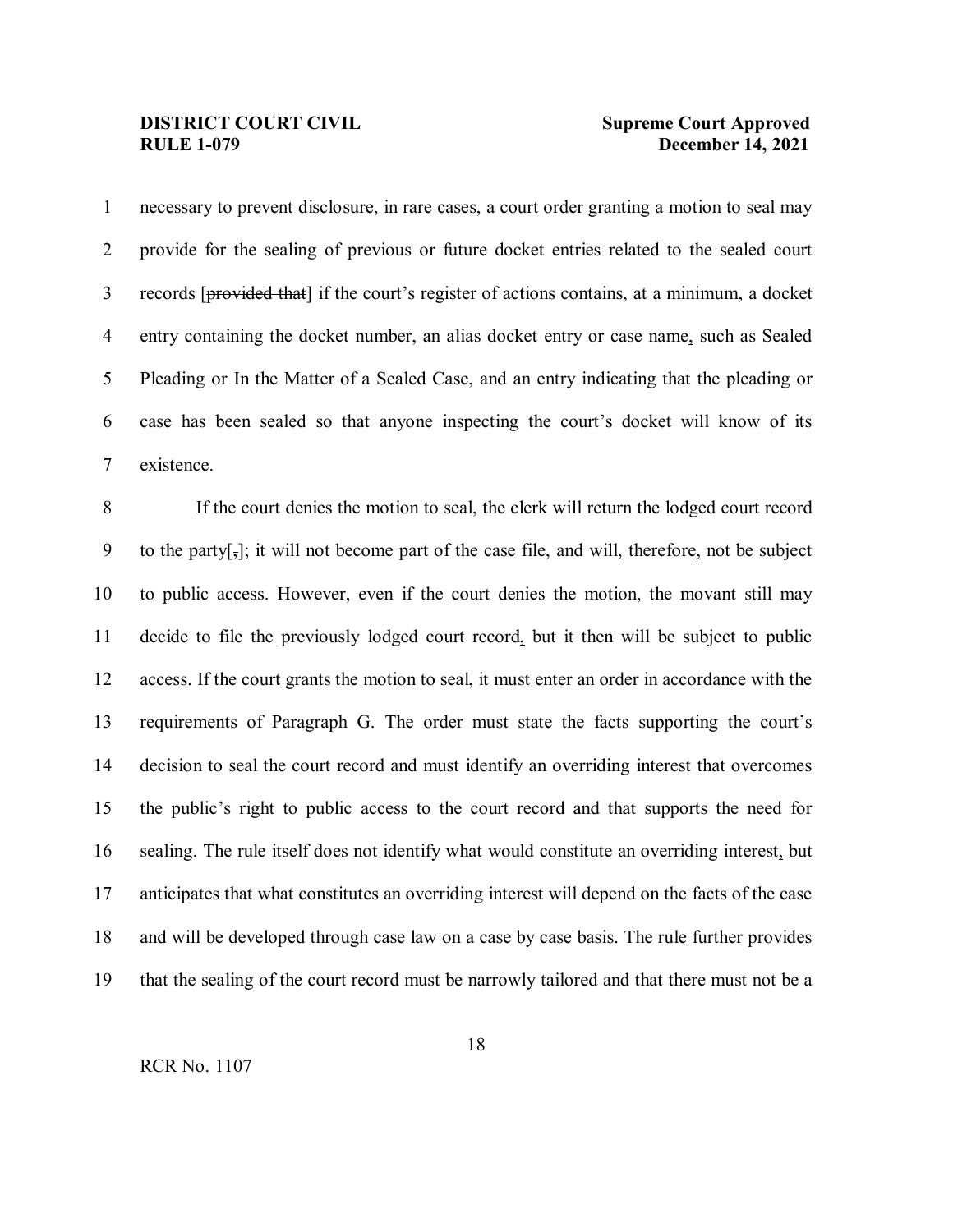less restrictive alternative for achieving the overriding interest. To that end, the rule 2 encourages the court to consider partial redactions [whenever] if possible rather than the wholesale sealing of pages, documents, or court files. Paragraph G also requires the court 4 to specify whether any other matter beyond the court record ([such as] including the order itself, the register of actions, or docket entries) will be sealed to prevent disclosure. The sealing order also must specify who may, and may not, have access to a sealed court record, which may include prohibiting access to certain parties or court personnel. In 8 addition, the sealing order must specify a date or event  $[\text{upon}]$  on which the order expires, or provide that the sealing remains in effect until further order of the court. Finally, the order must list those persons or entities who must be given notice of any subsequently filed motion to unseal the court record or modify the sealing order.

 Any court records sealed under the provisions of this rule remain sealed even if subsequently forwarded to the appellate court as part of the record on appeal. However, sealed court records forwarded to the appellate court as part of the record on appeal may be reviewed by the appellate court judges and staff unless otherwise ordered by the appellate court. Any other motions requesting modification to a sealing order in a case on appeal must be filed with the appellate court.

 Motions to unseal previously sealed court records are governed by Paragraph I of this rule. A party or any member of the public may move to unseal a court record, and the rule does not provide a time limit for filing a motion to unseal a court record. Motions to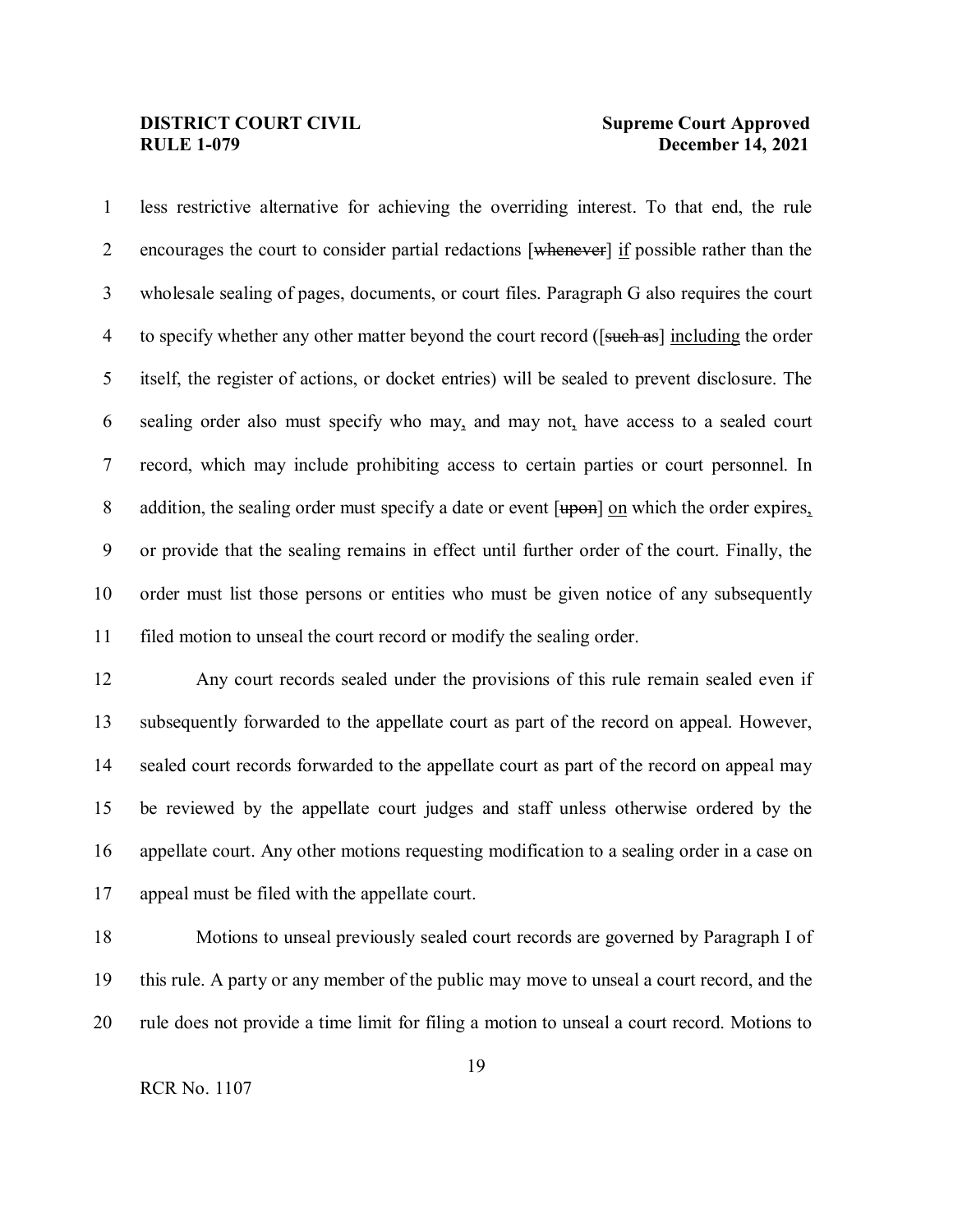unseal follow the same general procedures and standards used for motions to seal. When determining whether a motion to unseal should be granted, the court should consider any statute, regulation, rule, or other source of law that addresses access to court records in the particular type of proceeding. *See, e.g*., NMSA 1978, §§ 45-5-303(K), 45-5-407(N) (2019) ("A person not otherwise entitled to access court records . . . for good cause may petition the court for access to court records of the [guardianship or conservatorship]. The court shall grant access if access is in the best interest of the alleged incapacitated person or [the protected person or protected person subject to conservatorship] or furthers the public interest and does not endanger the welfare or financial interests of the alleged incapacitated person or [the protected person or individual]."). A copy of a motion to unseal must be served on all persons and entities identified in the sealing order as entitled to receive notice of a future motion to unseal. 13 Although most court records should remain available for public access, [when] if a court record is sealed under this rule, all persons and entities who do have access to the sealed material must act in good faith to avoid the disclosure of information the court has 16 ordered sealed. [That said] Nonetheless, the protections provided by this rule should not be used to effect an unconstitutional prior restraint of free speech. But, in the absence of a conflict with a countervailing First Amendment principle that would permit disclosure, any knowing disclosure of information obtained from a court record sealed by the court